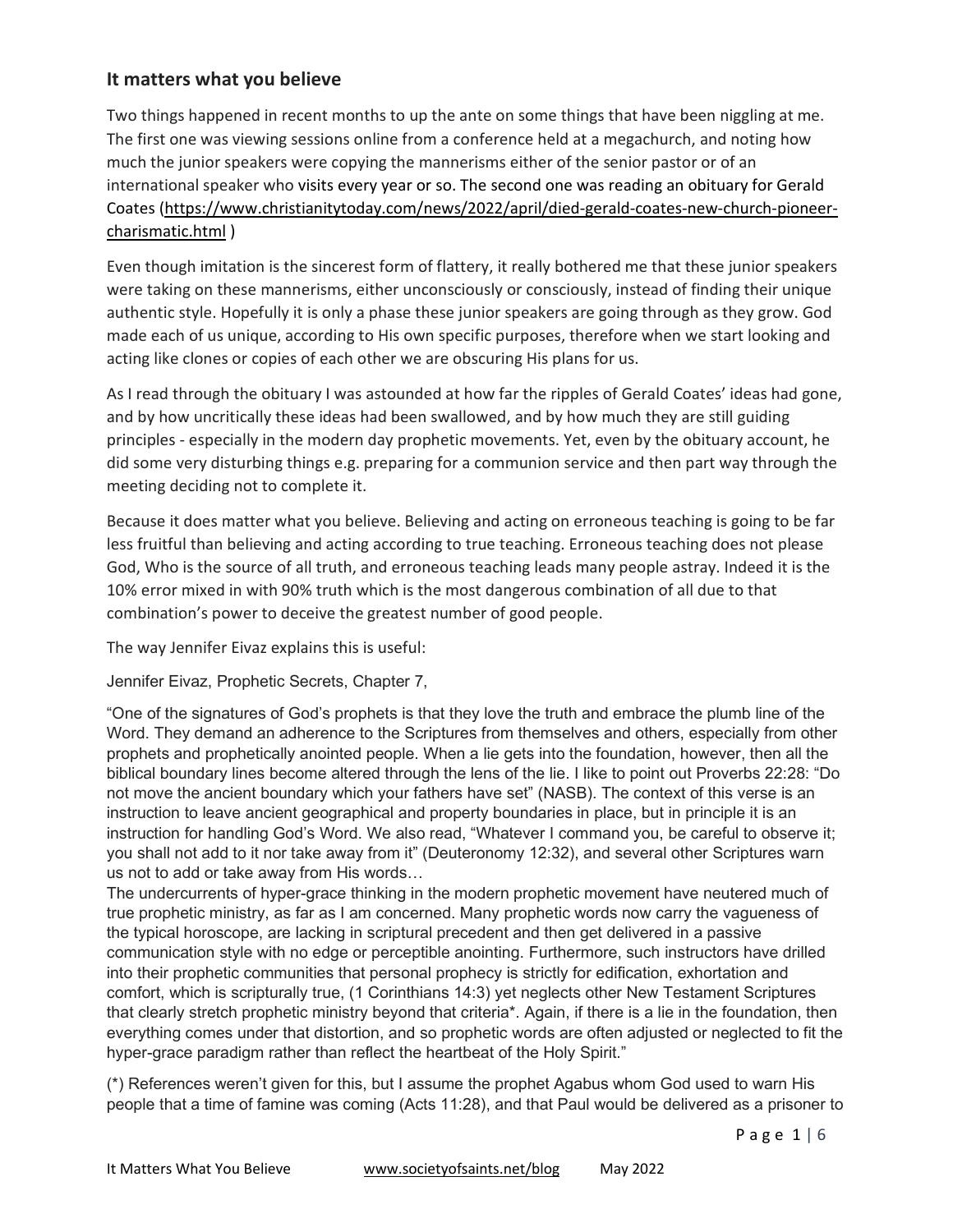the Gentiles (Acts 21:10-12) was in Jennifer's mind. The first was news like Joseph decoded from Pharoah's dreams, which led to effective preparations to combat famine conditions. The second was news indicating that God's hand was in this seemingly alarming prediction, as it was in Simeon's prophecy to Mary the mother of Jesus about a sword piercing her soul. Effectively it was a message saying, don't resist this, it is part of My plan, trust Me even though it currently doesn't make sense to you.

Therefore it is important to remove lies from the foundation.

So I am going to take each part of the precis of Gerald Coates' teaching as given in the obituary and see how it stacks up against Scripture and Tradition. I admit that I have no idea whether the precis as given is a faithful and accurate representation of his teaching. But much of that precis has become generally accepted in Christian communities and it needs to be critically examined.

## The first part of the precis is

"God will not be tied to 17th century language, 18th century hymns, 19th century buildings, and 20th century religious inflexibility,"

God's word says, *'But when the Spirit of truth comes, He will lead you to the complete truth'* (John 16:13a). That means God was leading our  $17<sup>th</sup>$  century brothers and sisters into all truth, our 18<sup>th</sup> century brothers and sisters into all truth, our 19<sup>th</sup> century brothers and sisters into all truth and our 20<sup>th</sup> century brothers and sisters into all truth. If we ignore what God taught previous generations then we are denying ourselves aspects of God's truth that can only be unfolded over lengthy periods of time. '*Test all things, hold on to what is good*' (1 Thess 5:21) applies to this. Usually the test of time is sufficient. If multiple generations of believers have considered something worthwhile enough to be handed down and preserved, then it should be held onto and not discarded.

The Gospel message doesn't change: Jesus, Son of God, was born in our flesh, to suffer and die to redeem mankind from sin. Vindicated by God through His resurrection from the dead, He has become the Saviour of all who believe in Him. He has been appointed to judge the living and the dead.

However how we present that Gospel message will change. How we present the Gospel message to a mother's group in central London will be different to how we present the Gospel message to nursing home residents in western Canada, and how we present the Gospel message to native tribes in Indonesia will be different again. When St Paul went to Athens he studied what that culture considered important and used that scrupulosity in religious matters as his starting point for presenting the Gospel. Acts 17:23-34.

So while we'll translate the very best of  $17<sup>th</sup>$  century language expressed in liturgical prose, prayers, biblical commentary and theological treatises into modern idiom, we will keep using any  $18<sup>th</sup>$  century hymns and lyrics if they have been in more or less continuous use, we will treasure our 19<sup>th</sup> century church buildings as a proclamation from one era to another of the faithfulness of God. The pains caused by sectarian divides between denominations we'll happily leave in the past, because no one considers them good nor worth holding on to.

There will certainly be 21<sup>st</sup> century expressions of faith that haven't been seen in human history before since we are to live by '*one age shall praise Your doings to another*' Psalm 144(145):4b just as much as '*sing to the Lord a new song'* Psalm 96(95):1a. It's a 'both-and', not an 'either-or' way of living out our faith in the living God. As Jesus Himself said, a wise scribe brings out both new and old treasures from his storeroom, cf Matt 13:52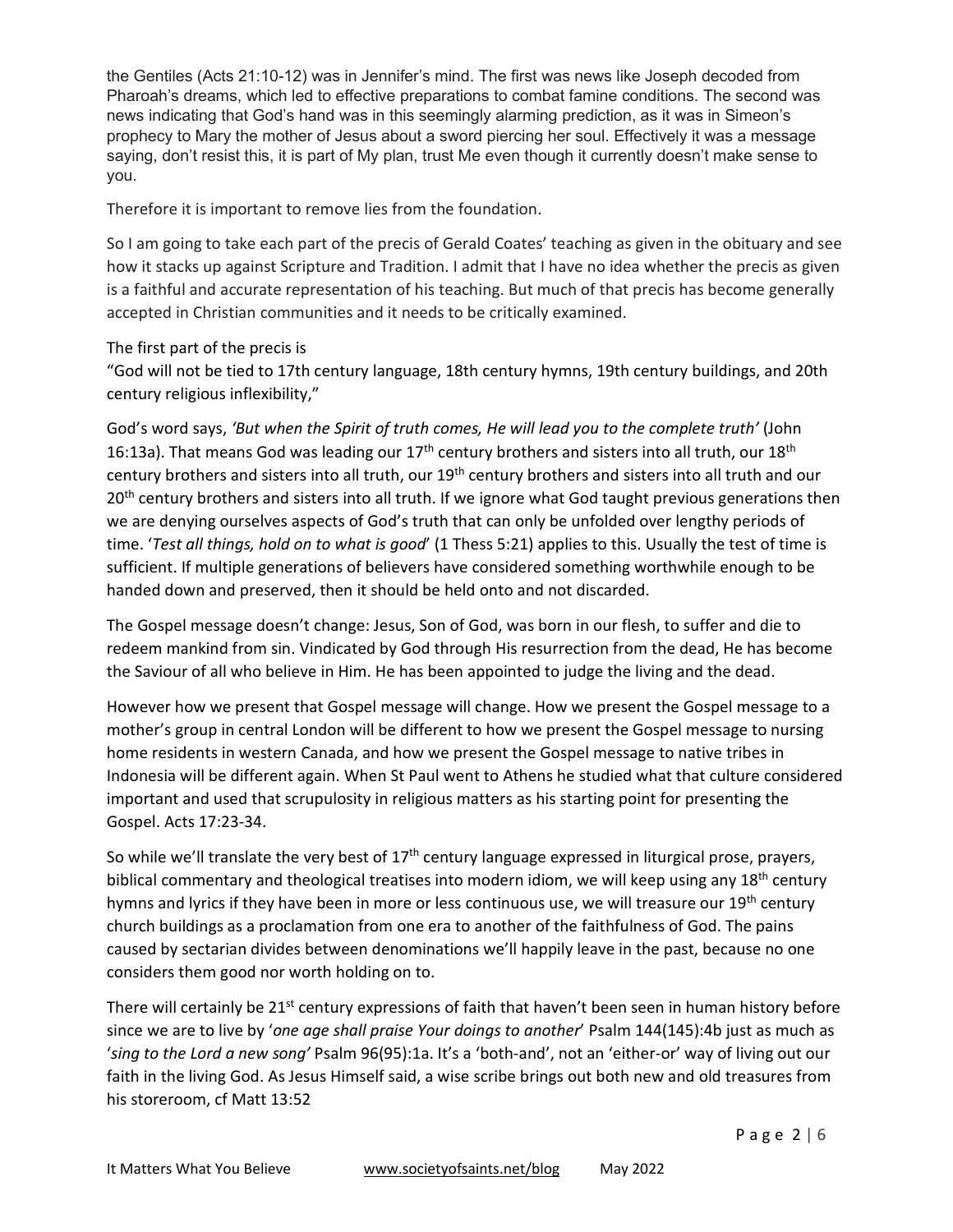The second part of that precis is "God is changing His church. We are part of that change!"

God is the author of the church, and it is very clear that God doesn't change. It is also very clear that when God decrees something, it is for all time; both the good (eg the promise of royal succession to David) and the bad (land that remains uninhabited).

James 1:17 *It is all that is good, everything that is perfect, which is given us from above; it comes down from that Father of all light; with Him there is no such thing as alteration, no shadow of a change.* 

2 Cor 3:18 *And we, with our unveiled faces reflecting like mirrors the brightness of the Lord, all grow brighter and brighter as we are turned into the image that we reflect; this is the work of the Lord who is Spirit.* 

'Abide with me' hymn: O Thou who changest not, abide with me.

Eph 2:20-22 *You are part of a building that has the apostles and prophets for its foundations, and Christ Jesus Himself for its main cornerstone. As every structure is aligned on Him, all grow into one holy temple in the Lord; and you too, in Him, are being built into a house where God lives, in the Spirit.* 

Recall that the blueprint for the post-exilic temple given to Ezekiel was complete in every detail. It was the temple finished to perfection that God showed him. In that blueprint were no plans for change, alteration or expansion.

But the temple still needs many workers and lots of time for it to be built to completion. So God's plan for the church takes time and effort too, and that plan is perfect. The plan doesn't need to change, but the members of the church do need to be aligned with that plan, and to allow God's work of transformation to occur in us so that we look more and more like Him.

We cannot say that God is changing the blueprint for his church. We can say that God is calling each member of His church to grow in greater holiness and in greater alignment to His will. That growth and alignment requires repentance and our co-operation with the grace of God.

Whenever sin disfigures holiness and whenever sin dislodges us from alignment, then we need repentance, restoration and healing. When this happens on a large scale, then there is a corporate need for repentance and realignment. The church is always in need of reform, because all her members on earth are sinners, but God's blueprint for the church remains constant and unchanging.

How can we tell if we are in alignment? Study the foundations laid by the prophets and apostles. There are many documents written in the  $2^{nd}$  and  $3^{rd}$  centuries A.D. from Christian communities founded by the apostles. Clement, Justin Martyr, Polycarp, Ignatius of Antioch, and the Didache, are some of them.

Each generation is called to do their part in maintaining the parts of God's blueprint for the church that have already been built and to do their part in the ongoing building works. There are things that this generation is called to do that are only possible because previous generations have done their part. Likewise there are things the next generation is called to do which depend on our generation fulfilling its part of the building plan.

The third part of the precis is attributed to him: "Coates continued to live up to the name of the network he founded to the end, "clearing the ground of unnecessary religious baggage and making a way for what God was doing."" The group he inspired believed that "a whole new style of church is

P a g e 3 | 6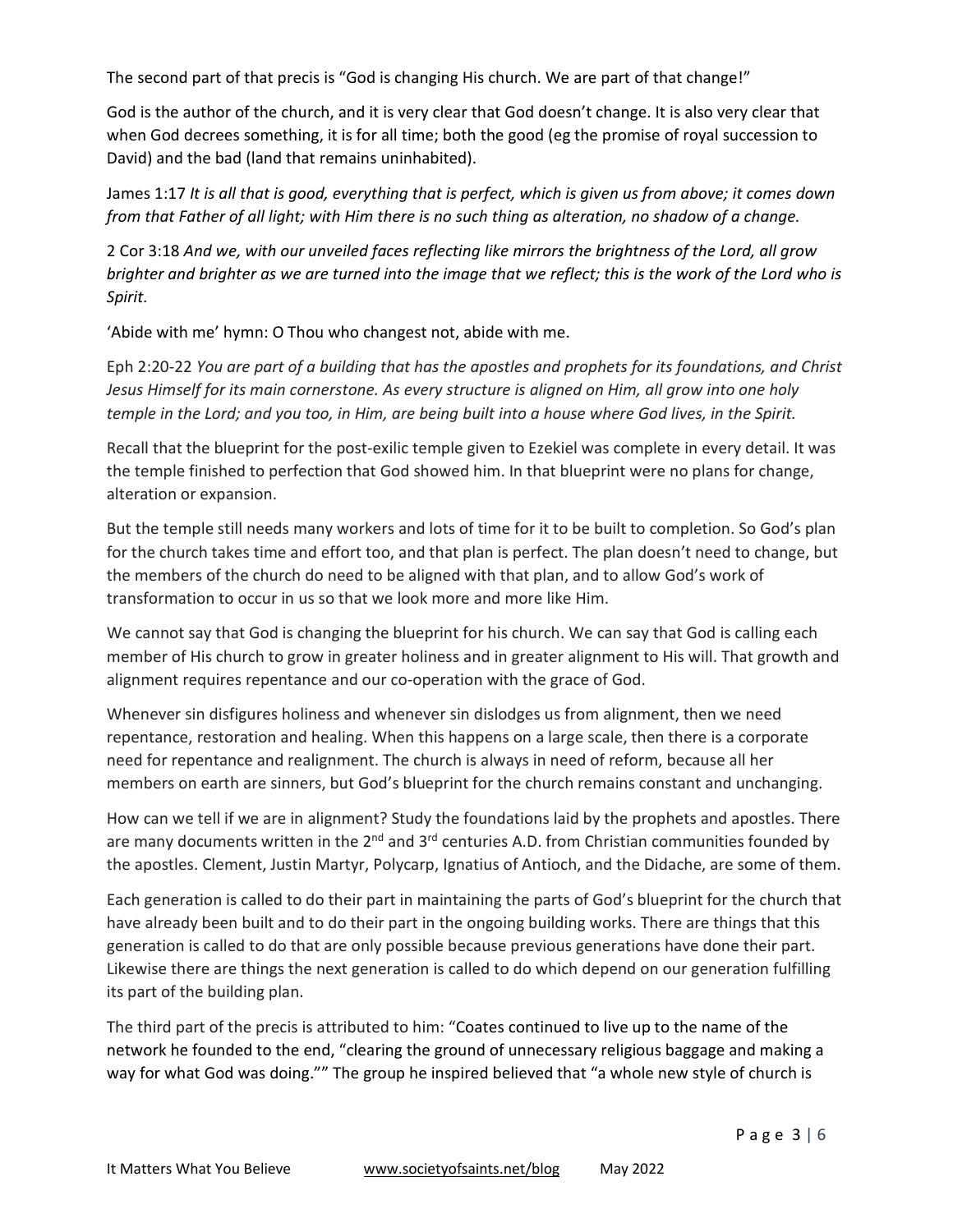being born," as they stripped away traditions and dogmas and returned to the authentic New Testament way of doing church.

All generations of the church look to the New Testament church, and in particular The Acts of the Apostles, for ongoing inspiration and renewed motivation for how to live out the call to holiness and the call to mission, for how to love God and for how to love neighbour according to the model of Jesus.

But since the promise of Jesus remains true, that the Holy Spirit will lead us to the complete truth, it is an error to ignore what the Holy Spirit has taught His church between Apostolic times and now.

That's like saying to the best Teacher ever, we want to go back to the basics of addition and only addition; we think all this subtraction, multiplication, division, logarithms and matrices and stuff are unnecessary add-ons to addition, we don't need anything else, we can judge for ourselves what we absolutely need and what is superfluous.

Yet anything organic of sufficient age, like a tree, has dead branches that need to be removed on a periodic basis, or new shoots in odd places that need to be pruned. None of us are immune from picking up purely human traditions along the way and giving them higher value than we ought to. However, that kind of necessary periodic trimming is very different to cutting the whole tree down to the roots and beginning again. Even God Himself promised not to ever destroy and begin again after Noah and the Flood.

Those dogmas might seem superfluous, but they represent understandings that had been wrestled out over centuries over matters of exceeding importance. They are boundary lines within which we can safely continue to theologise about our experiences, and beyond which are heresies which destroy faith.

We can even look back now on the traditions which eschewed movies, make-up and modern fashion and see a wisdom designed to assist young people to found marriages with realistic expectations and for deeper reasons than how attractive the prospective spouse was.

What if that re-emergence of the charismatic dimension of faith experience was initiated by God to reinvigorate existing churches from within, and to so draw them into the unity that only the Holy Spirit can do -and what if further splintering of faith communities was not His plan at all?

Yet every tree of sufficient age also needs new shoots, some of which will be vigorous enough to eventually become new branches. But they do need to be produced from the whole tree and not poking out through the heavy bark near the roots. To grow properly as God intends, the church needs both the old and the new, and the old needs the new as much as the new needs the old. We are back to both/and thinking, not the 'new without the old' as espoused by the third part of the precis.

The fourth part of the precis is attributed to this 'new church' movement, and therefore to Coates as well: "They preached that the Holy Spirit was moving in the last days before Christ's second coming to restore the church to her original purity. God would erase denominational divisions and bring new unity."

Many minds have pondered the question of how unity could be possible given the huge number of denomination and non-denominational Christian communities. This is one of those answers. But their vision of unity is with no rules and no structure, just moving together under the Holy Spirit. Would the

P a g e 4 | 6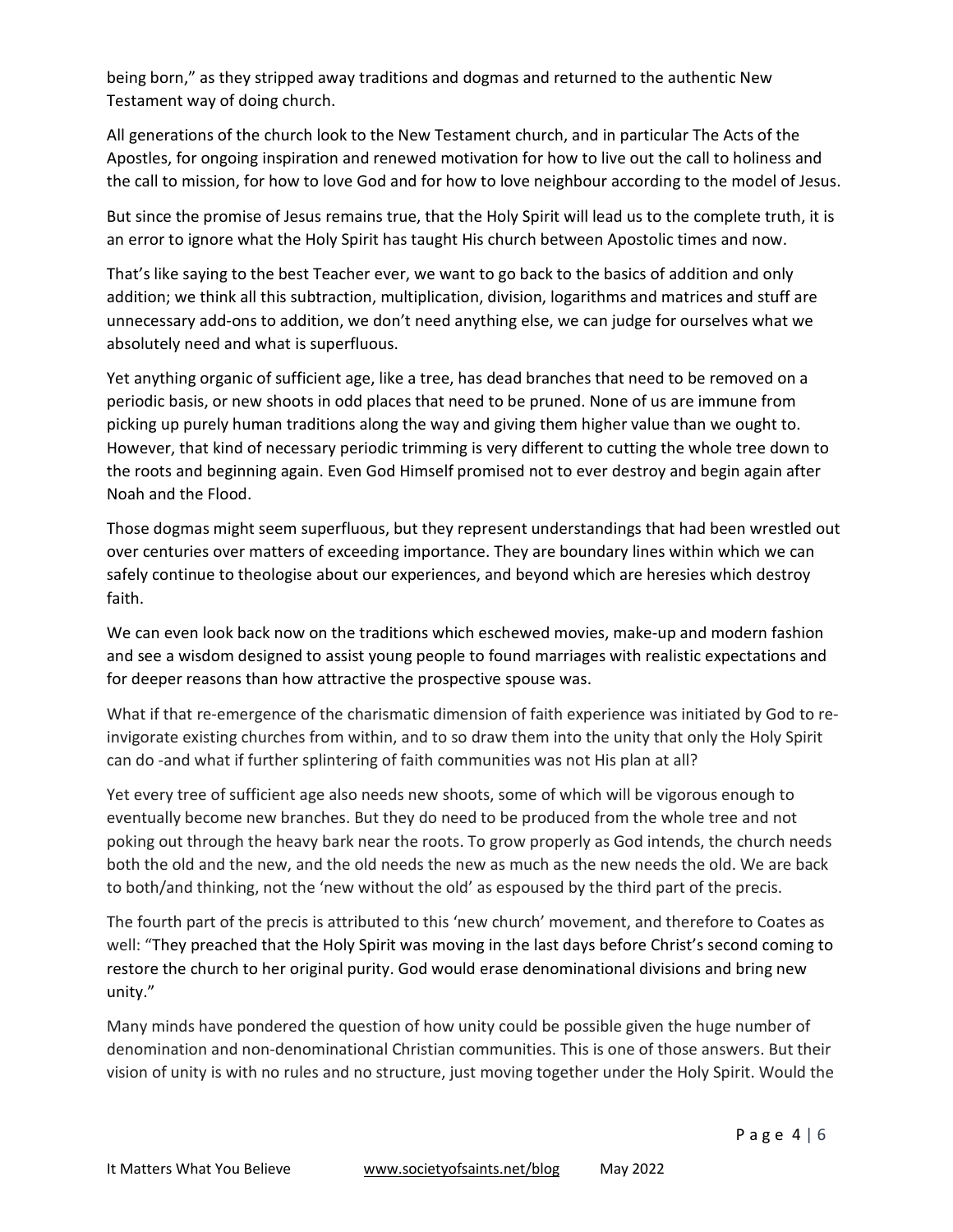God who laid down very precise laws for temple worship and dispute resolution, the same God who appointed kings, priests, levites and elders of tribes, not want rules and structure?

The answers come in three general forms, unity according to the highest denominator, unity according to the lowest denominator, and unity among the charismatic/Pentecostal leaving the non-charismatic to decay and disappear.

This third general form of answer seems to be prevalent in the megachurch movement which places high value on the manifestation of charisms and in those Christian communities that are still Pentecostal in name and in fact.

The second general form of answer is the most widespread. It goes something like this, if you believe in Jesus as your Lord and Saviour and accept the authority of the bible, if we can agree on the essentials and leave the other stuff in God's hands, then we do have a unity, albeit imperfect, but the best we can hope to achieve this side of eternity.

This kind of thinking has given rise to so many 'non-denominational' Christian communities. It is thinking along the lines of David Wilkerson: "I am not preaching some denominational doctrine; this church does not belong to any denomination. We are not Assemblies of God, we are not Baptist, we're not Methodist, and we're not Catholic. We're just Holy Ghost people believing the Bible."

The first general form of answer is normally overlooked. It knows that true unity cannot be achieved unless it is unity in both love and unity in truth. Our differences in belief about God are a barrier to unity. It also knows that the original design of God matters, no matter how unpopular that may be. True unity is only to be found in the church that can trace its origin back to Jesus Christ and His apostles. The only church with that claim is the Catholic Church, all the rest have a founding date later than 33A.D. and a founding leader who is not Jesus Christ (Luther, Henry VIII, Wesley, Smyth etc). It also has rules, structure, and visible unity through the pope, the current successor of St Peter.

Can the Holy Spirit accomplish the first form of unity? Given the number of conversion stories I have read where God grants infused knowledge, and the people I personally know who have experienced this gift of infused knowledge, yes, it is quite possible. If God can arrange an army of 5000 men to travel to a remote spot on the shores of Lake Galilee to witness the multiplication of loaves by Jesus, He can do anything.

The fifth and final part of the precis is this: "The Holy Spirit is on a collision course with all forms of inflexible Christianity," Coates said. "Denominationalism is sin! It is heresy! There is no way round it."

There are some things that Christians are supposed to be inflexible about, for example: the ten commandments, protection of life from conception until natural death, belief in the bodily resurrection of Jesus, marriage being a permanent, faithful and fruitful commitment between one man and one woman.

He may be referring to the inflexibility of a pastor preaching on God's favour instead of what the Holy Spirit had been prompting: repentance. He may be referring to the inflexibility of the leadership of a conference who changed nothing in the lineup after a profound prophetic word asking that we beg Him from the bottom of our hearts for an outpouring of the holy spirit; the music team continued to sing worship songs too instead of songs of supplication. He may be referring to an invitation to

P a g e 5 | 6